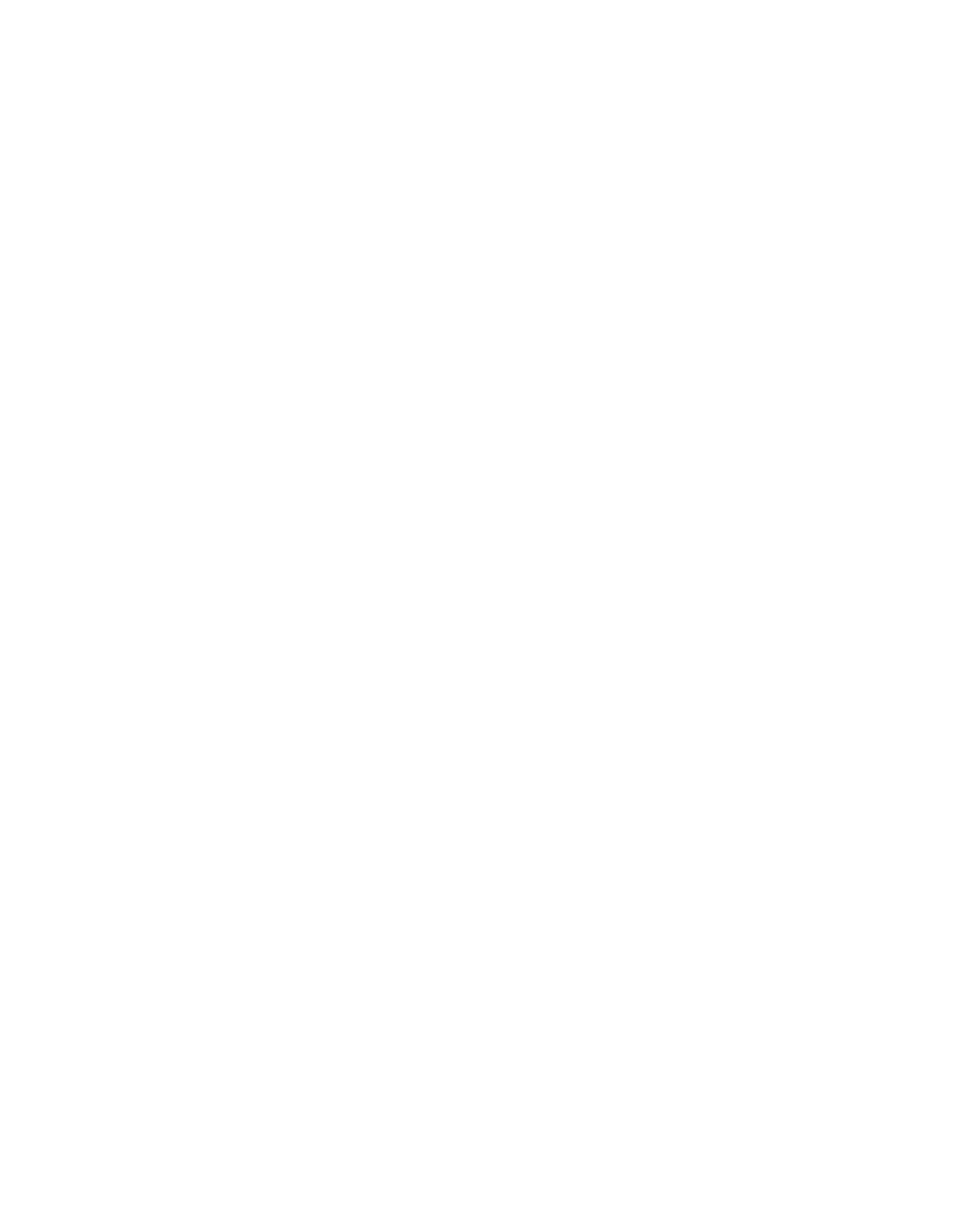#### **CONSENT CALENDAR**

#### **Concurrent Resolutions for Notice under Joint Rule 16**

The following joint concurrent resolutions have been introduced for approval by the Senate and House and will be adopted by the Senate unless a Senator requests floor consideration before the end of the session of the next legislative day. Requests for floor consideration should be communicated to the Secretary's Office.

#### **S.C.R. 1.**

By Senator Doyle,

**S.C.R. 1.** Senate concurrent resolution congratulating the 2014 Mad River Valley 10-and 11-year-old Little League All-Star Vermont championship baseball team.

*Whereas*, baseball Little Leagues establish All-Star teams for different age groups, and these squads compete in postseason competition, and

*Whereas*, in 2014, the Mad River Valley Little League assembled a talented team of ten and eleven year olds whose well-practiced baseball skills challenged their peers from other Vermont communities, and

*Whereas*, Mad River defeated All-Star teams from Essex and Colchester to earn a berth in the championship round against Brattleboro, and

*Whereas*, because Mad River was the sole remaining undefeated team, Brattleboro was required to tally two consecutive victories in order to win the State championship, and

*Whereas*, although Mad River lost the first championship game, based on a walk-off hit, it bounced back to defeat Brattleboro 12–2 in the second game and was declared the 2014 Vermont Little League 10- and 11-year-old championship baseball team, the first State championship in 54 years of Mad River Little League competition, and

*Whereas*, the winning players included Cary Bond-Bardes, Angelo Cimminello, Clyden Heyward, Caleb Kingsbury, Gus Mosle, Anthony Pierce, Skylar Platt, Charlie Reilly, Vincent Spina, and Ethan Vierling, and Team Manager John Zimmerman and coaches Doug Mosle and Logan Cooke each contributed to the team's success, *now therefore be it* 

#### *Resolved by the Senate and House of Representatives:*

That the General Assembly congratulates the 2014 Mad River Valley 10- and 11-year-old Little League All-Star Vermont championship baseball team, *and be it further*

*Resolved:* That the Secretary of State be directed to send a copy of this resolution to Logan Cooke.